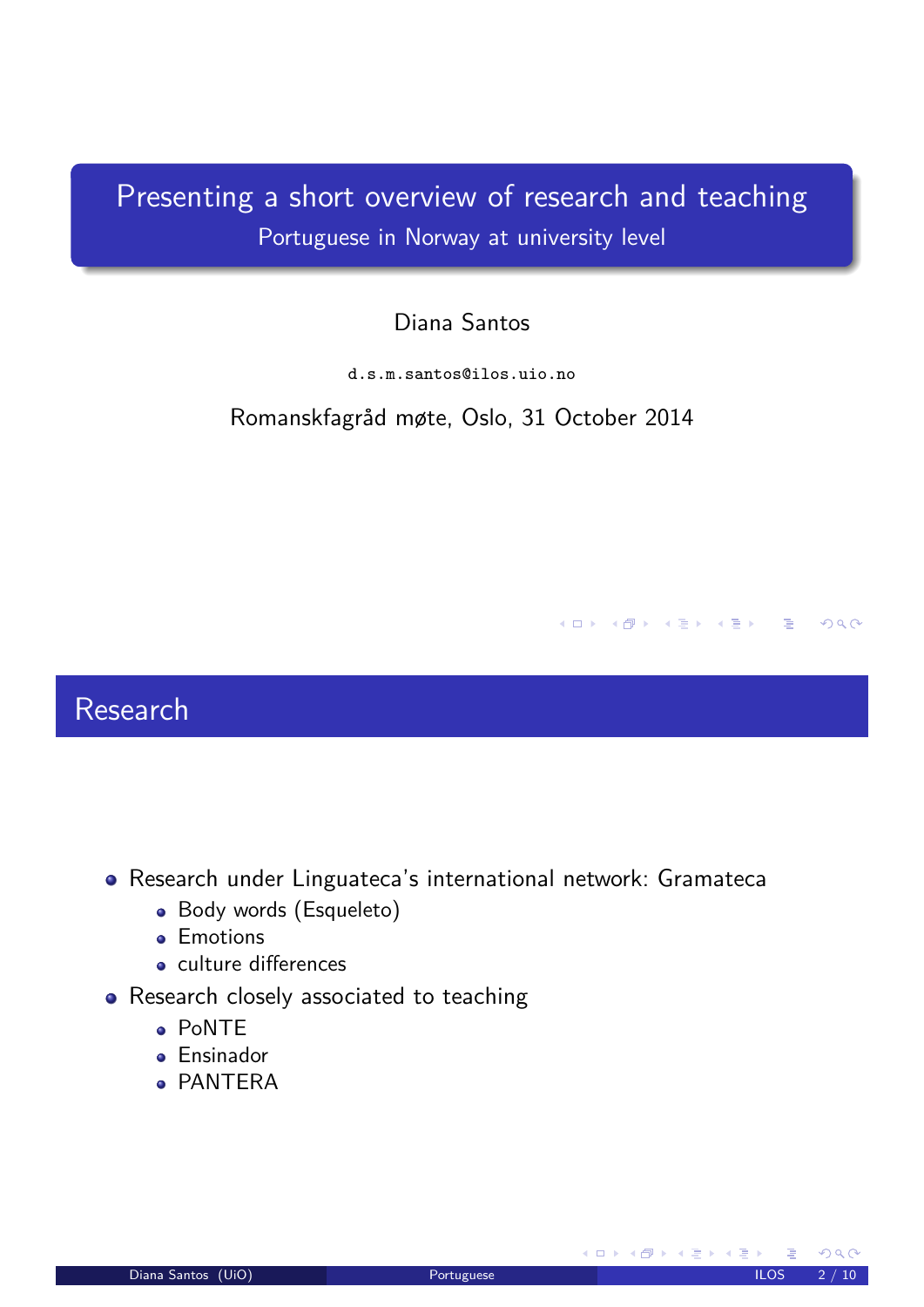- PhD course on emotions in language, June 2015
- Seven courses: POR1101, POR1102, POR2101, POR2102, POR4103, POR4104, and SPR4104 (Statistics for humanities)
- Plus others of literature, for which we are expecting a new person
- And Portuguese for beginners
- MA supervision: Mozambican Portuguese features (2013), null object in Portuguese (in progress), contrastive tense and aspect, interpreter issues
- MA supervision (literature): Angolan writer, Brazilian historical romance



- Using the AC/DC corpora to do grammar(s) for Portuguese
- A long wished for development
- A framework, a community, and shared results
- An initiative under Linguateca's philosophy

AC/DC: a repository of different corpora

- full syntactic annotation with PALAVRAS (Bick, 2000)
- semantic annotation (colours, emotions, body parts) by Linguateca
- publicly searchable on the web, no strings attached
- currently ca 1,100 million words available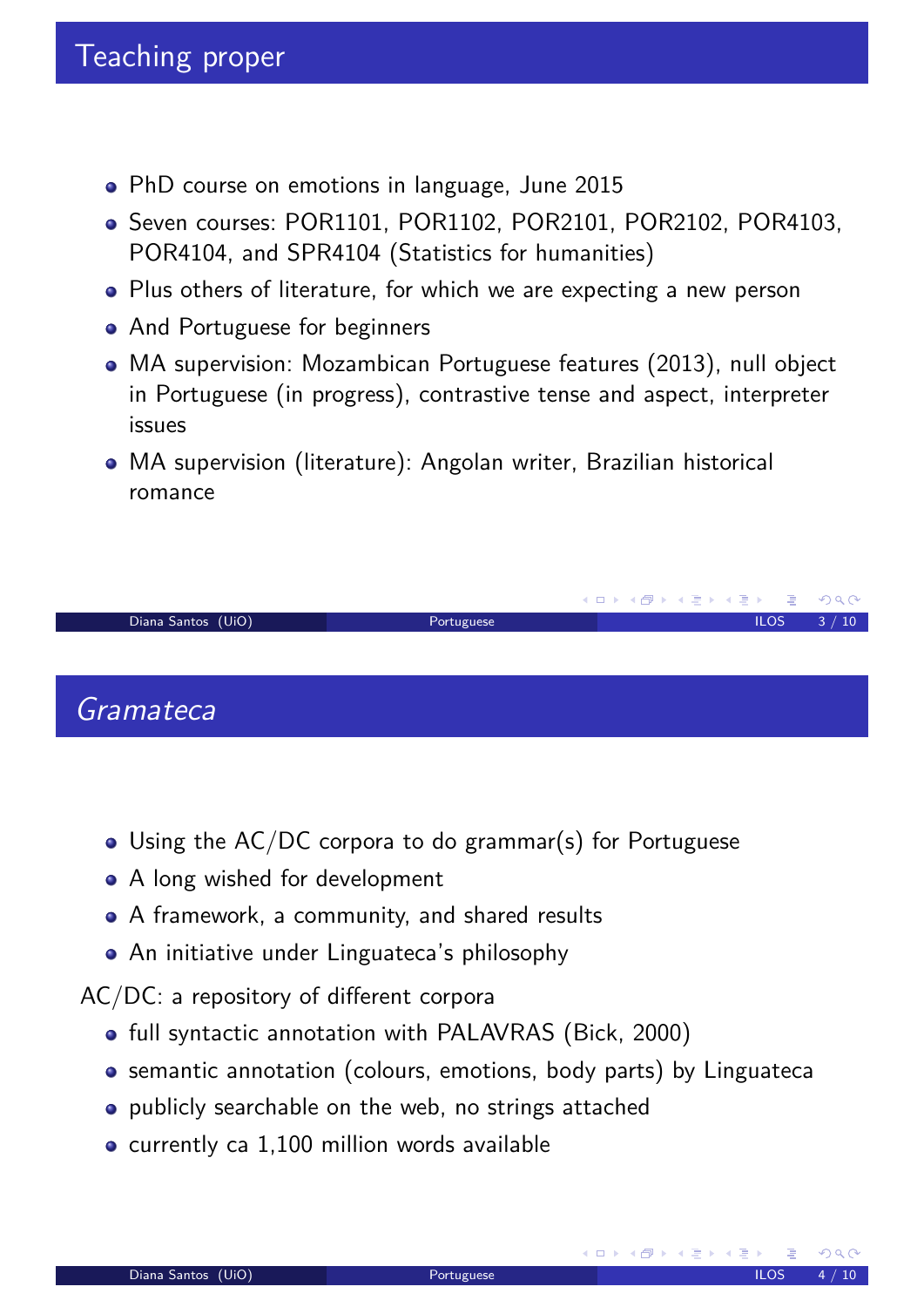# Why?

Two different kinds of reasons

- Linguists keep analysing data: but where do these analyses end?
- "Data which have been analysed, and/or used as examples, are more interesting than just data": is this true?
- Quantify and sort: this has not been done in a broad-coverage basis for Portuguese, although there are several corpus-based grammar works around



- Linguists keep analysing data: but where do these analyses end?
- "Data which have been analysed, and/or used as examples, are more interesting than just data": is this true?
- <span id="page-2-0"></span>Quantify and sort: this has not been done in a broad-coverage basis for Portuguese, although there is some corpus-based grammar work around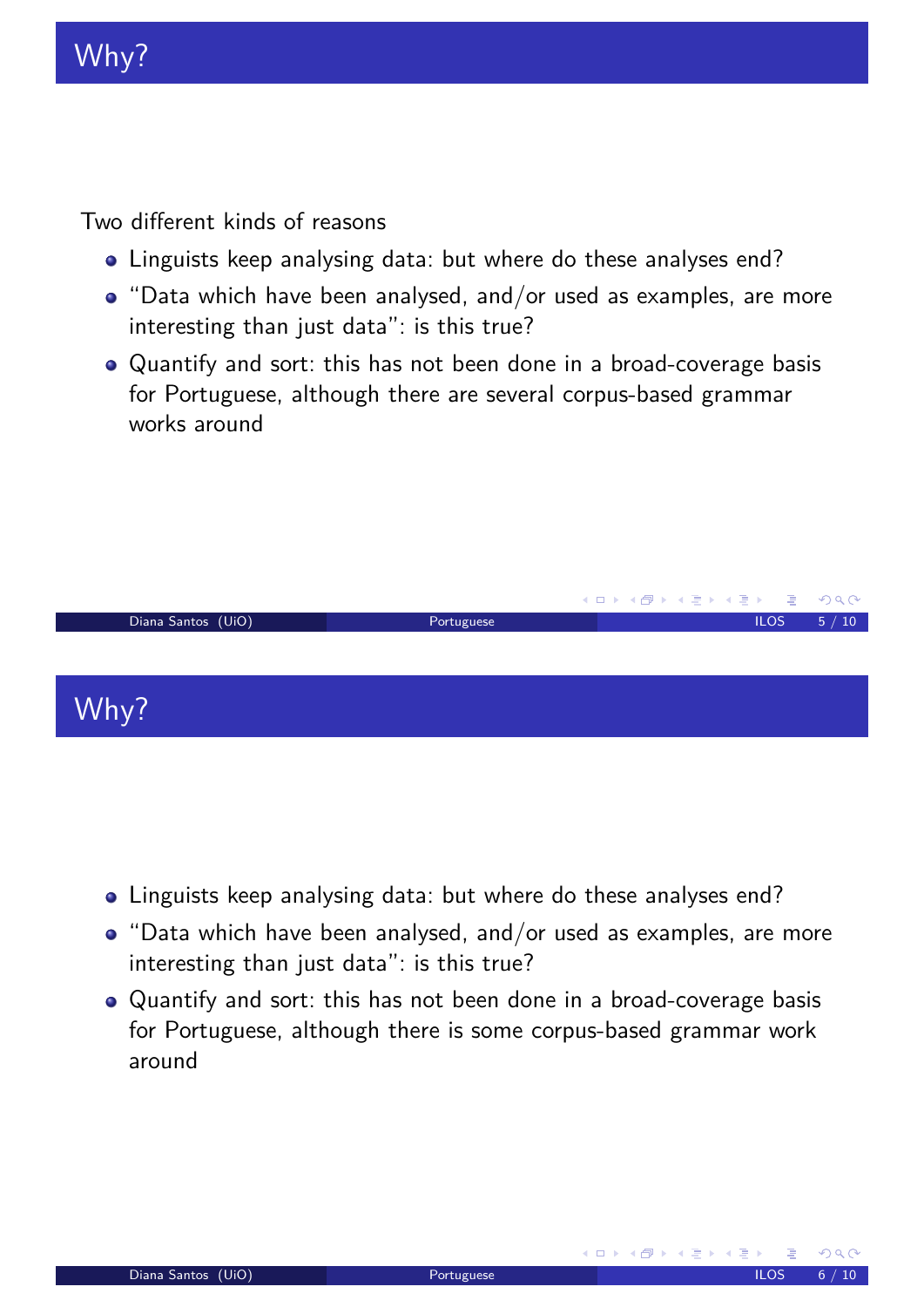Tre hovedmål:

- hvor mye av kroppen er grunnlegende for kognisjon og kommunikasjon?
- kropp på portugisisk: viktig for kultur- og språklæring
- hva er den beste arbeidsfordelingen mellom maskin og menneske når en skal annotere store korpora?



Esqueleto er et samarbeid innen Linguateca, der UiO (Diana Santos) og PUC-Rio (Cláudia Freitas) er de viktigste partnerne.

#### Diana Santos (UiO) **Portuguese** ILOS 7 / 10

### PANTERA: oversettelse mellom norsk og portugisisk

Portuguese And Norwegian Texts for Education, Research and Acquisition of relevant cultural and linguistic capabilities

database av publiserte oversettelser mellom portugisisk og norsk (133 NP; 139 PN) (mest oversatt: Jostein Gaarder og Paulo Coelho)



K ロ ▶ K 御 ▶ K 重 ▶ K 重 ▶

- en pilot med ti tekstpar i DISPARA
- tilgjengelig for alle, ikke bare for UiO eller forskere

<span id="page-3-0"></span>PANTERA er hovedsaklig utført av Heidi Jansen og Deborah Ulvestad for midler fra ILOS.